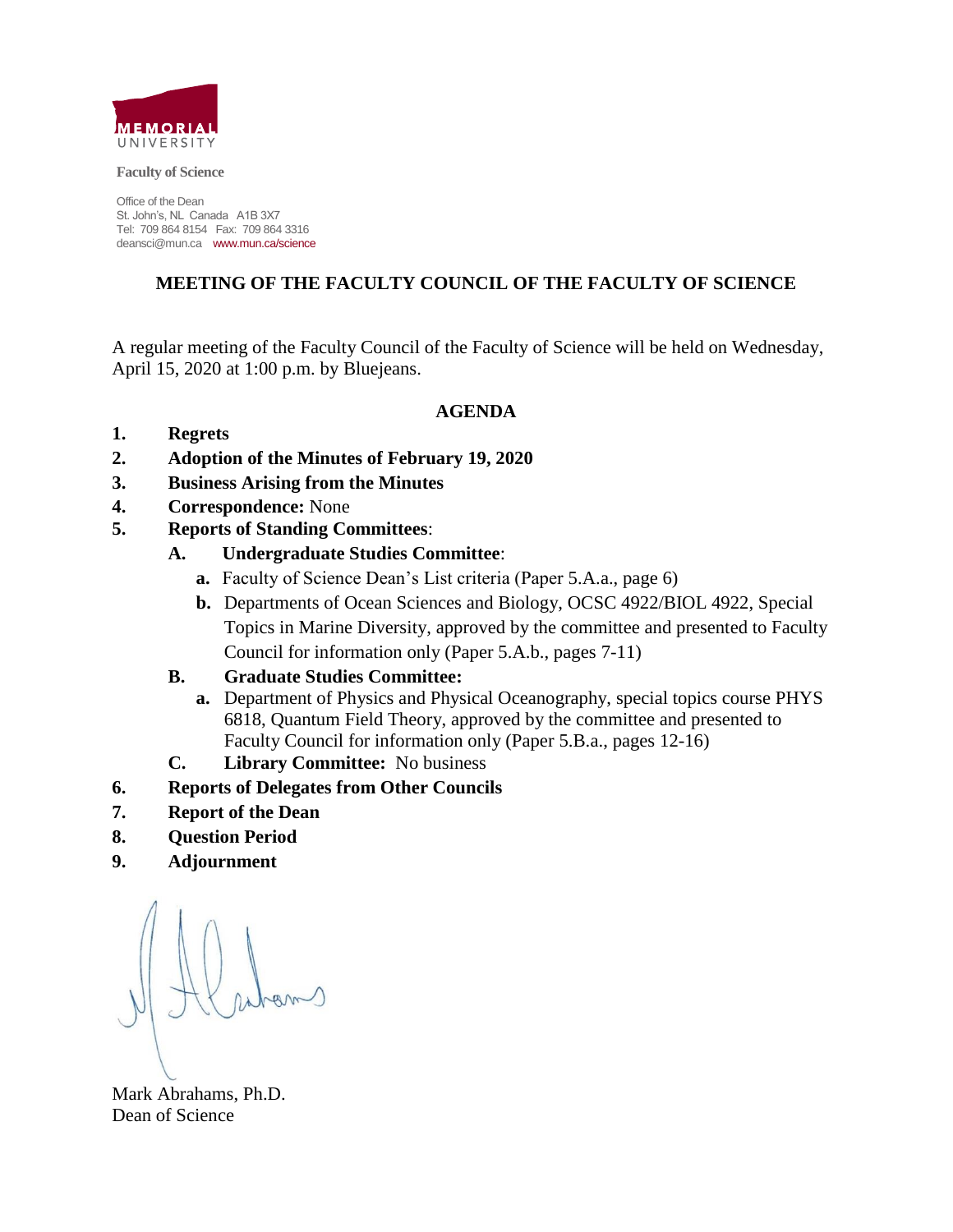

**Faculty of Science**

Office of the Dean St. John's, NL Canada A1B 3X7 Tel: 709 864 8154 Fax: 709 864 3316 [deansci@mun.ca](mailto:deansci@mun.ca) [www.mun.ca/science](http://www.mun.ca/science)

#### **FACULTY OF SCIENCE FACULTY COUNCIL OF SCIENCE MINUTES OF MEETING OF FEBRUARY 19, 2020**

A meeting of the Faculty Council of the Faculty of Science was held on Wednesday, February 19, 2020, at 1:00 p.m. in room C-2045.

#### **FSC 2729 Present**

**Biochemistry**  M. Berry, R. Bertolo, S. Harding

**Biology**  T. Chapman

**Chemistry**  E. Merschrod, S. Pansare,

**Earth Sciences**  G. Dunning, G. Layne

**Mathematics & Statistics**  R. Haynes, J.C. Loredo-Osti

**Physics & Physical Oceanography**  S. Curnoe, M. Morrow

**Psychology**  K. Fowler

**Dean of Science Office**  K. Foss, T. Fridgen, G. Jackson, R. Newhook

**Marine Institute**  S. Caines

#### **Staff**

C. Hyde D. Stirling A. Langille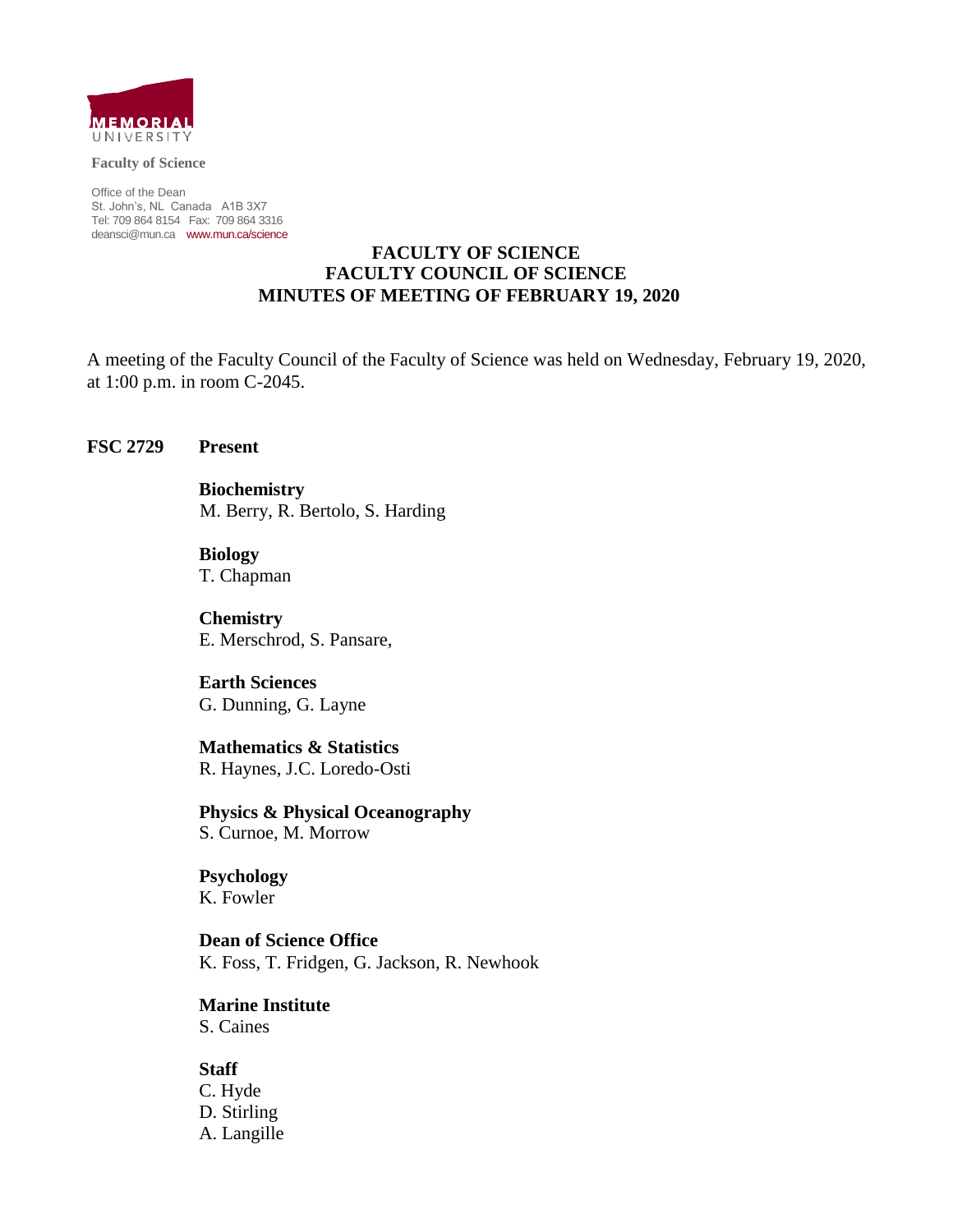**Graduate Students**  K. Hall

**FSC 2730 Regrets**  S. Mantyka, S. Sullivan

#### **FSC 2731 Adoption of Minutes**

**Moved:** Minutes of the December 4, 2019, meeting be adopted (Bertolo/Loredo-Osti). **Four Abstentions. Carried.** 

Clarification of Undergraduate Studies Committee item A.a: It is understood that the special topics course COMP 4820 is currently being taught by a Per-Course Instructor, but, if it was to become a regular course, it would become part of the normal load of a full-time ASM.

- **FSC 2732 Business Arising:** None
- **FSC 2733 Correspondence:** None
- **FSC 2734 Reports of Standing Committees:** 
	- **A. Undergraduate Studies Committee:** No business.
	- **B. Graduate Studies Committee:** No business.
	- **C. Nominating Committee:** No business.
	- **D. Library Committee:** No business.

#### **FSC 2735 Report of the Dean**

Presented by Mark Abrahams, Dean

- 1. Brown bag lunch with the Vice-President (Research) is scheduled for Friday, February 21 from 12:30 to 1:30 pm in SN-2064. No set agenda other than the opportunity to have an informal discussion with Dr. Bose.
- 2. Memorial is once again participating in the National Survey of Student Engagement. This survey is given to undergraduate students in the first year of study, and again during the final few months of their degree program. It is an important indicator that we use to understand the teaching and learning environment and support student success initiatives. CIAP is seeking assistance of faculty who teach first year and final year courses to make students aware of the survey and encourage them to take the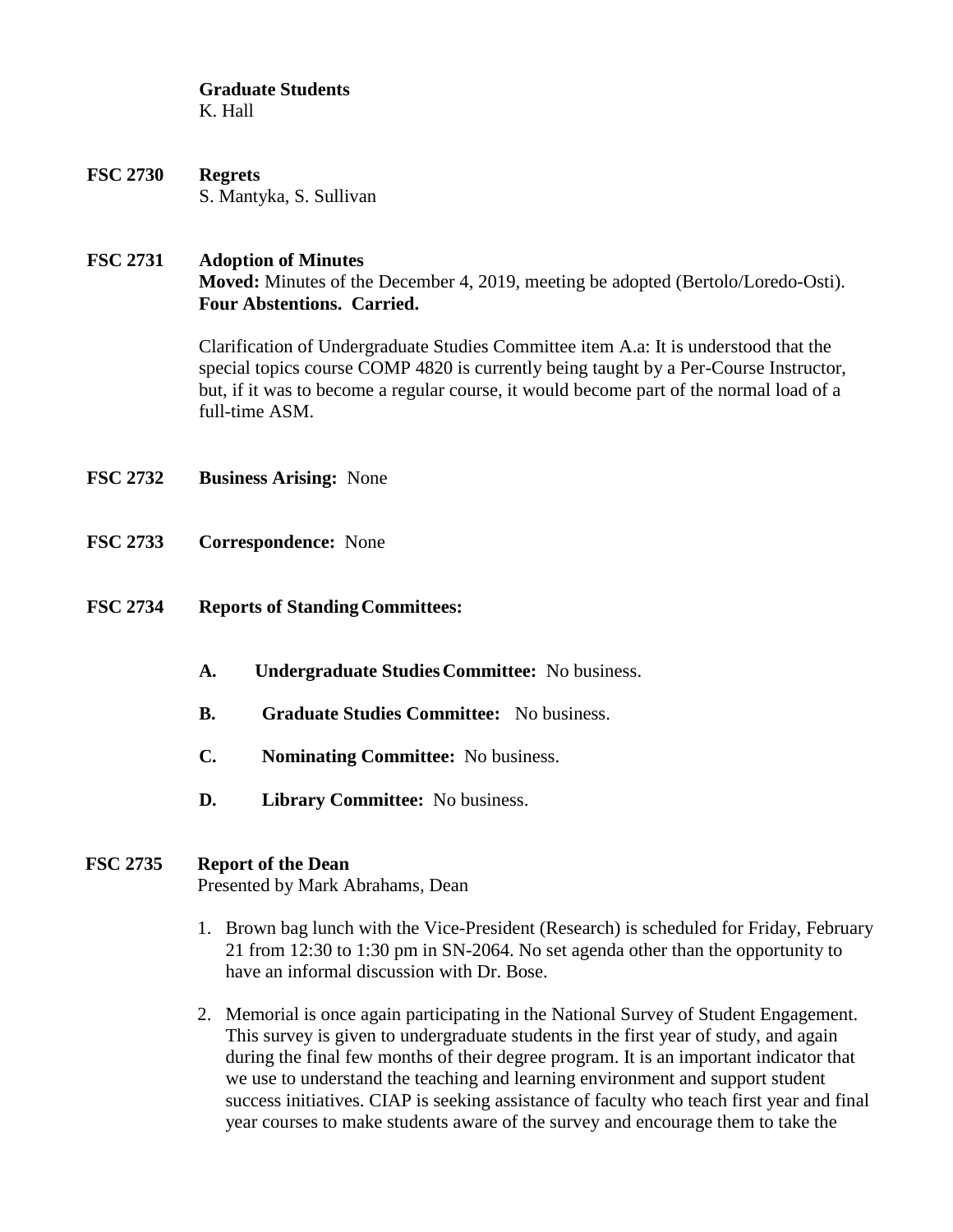time to complete the survey. The survey will be available from February 11 to March 15.

- 3. The High School Advising Program will run again this year. The Academic Advising Centre will coordinate all visits and asks that they be notified by March 9 of those faculty and academic staff that will be participating. They will be holding a meeting at 12:30 pm on Wednesday. March 25 in A-1045 for those that will be involved.
- 4. I am continuing to work on the Postsecondary Education Review Submission that should be ready for input from other deans next week. I thank department Heads who provided me with additional information to clarify the impact of current budget cuts on academic programs. Public consultations with the review committee are scheduled at MUN for Thursday, February 27 from 10:00 to 11:30 a.m., 12:00 to 1:30 p.m., 2:00 to 3:30 pm in Junior Common Room of Gushue Hall, Thursday, March 5 from 7:00 to 9:00 p.m. in the Faculty of Medicine (IM102), and Wednesday, March 11 from 10:00 to 11:30 a.m. and 2:00 to 3:30 pm in the Junior Common Room of Gushue Hall. If you want to participate, you should register through Eventbrite.

#### **FSC 2736 Question Period**

It was queried if the meeting with the Vice-President (Research) (VPR) should be at Faculty Council rather than the current setup. The Dean informed council that he had this discussion with the Heads and they thought it would have been best to start with a meeting with the Heads and Associate Deans and then meetings with individual departments. This could be a recommendation at the meeting with the VPR.

With regards to the post-secondary review, the Dean does not have any concerns if individual groups would like to make submissions.

Ron Haynes asked whether the second half of the roof of the Henrietta Harvey building would be completed this summer. The Dean stated that the senior administration at FM indicated that the roof is their highest priority; however, the Dean will email Jason Daniels to determine if the tender has been issued for this work. The main server room for the Mathematics and Statistics department still has problems related to the air conditioning unit. The Dean will follow up with the appropriate person regarding this issue as well.

Issues regarding the order to shelter in place on Tuesday, February 18<sup>th</sup> were discussed including late or no notifications from the MUN safe app, conflicting communications form the RNC and CEP, as well as lack of use of the emergency speaker systems to alert people in labs and large lecture theatres. The Dean recommended that any concerns be directed to the Chief Risk Officer. In addition, the Dean was not aware of any previous incidents with the person involved, which may be a result of personal privacy issues.

The Dean was unable to provide any clarity on the approval process of senior administrative positions other than that any external positions would need to have a permanent position budget associated with it.

Mark Berry asked Travis Fridgen if any progress has been made with the issue associated with having to accommodate some Blundon-registered students' midterm exam dates.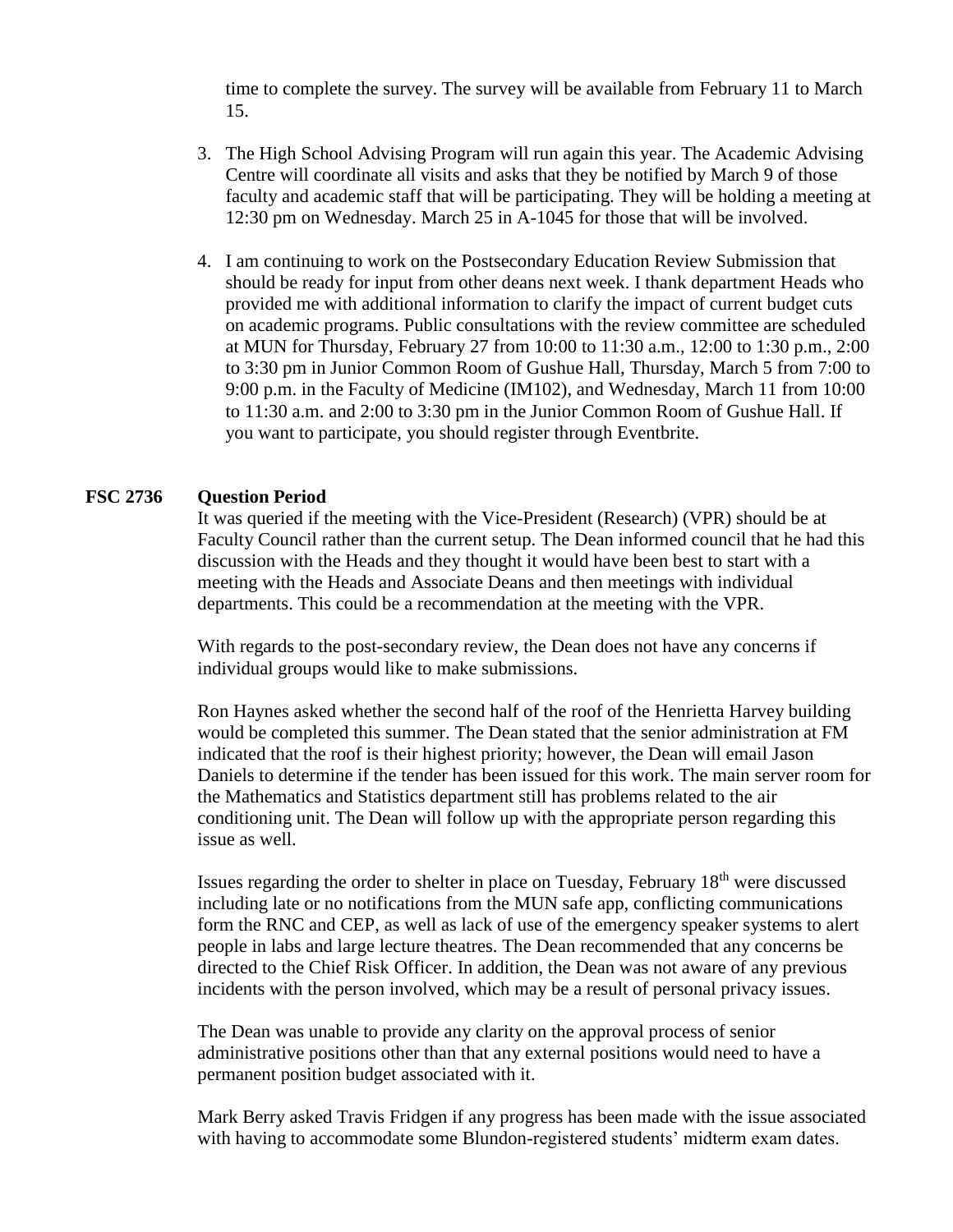Travis reported that he had met with Catherine Shortall, Donna Hardy-Cox, and Jennifer Browne to obtain clarity with this accommodation. The response is that the current practice of making up missed midterm marks on the final exam is within the umbrella of universal design, but ultimately it is up to the instructor whether to make the accommodation or to increase the percentage of the final exam. We are encouraged to think about other ways to accommodate any students who are ill for midterm exams.

#### **FSC 2737 Adjournment**

The meeting adjourned at 1:27p.m.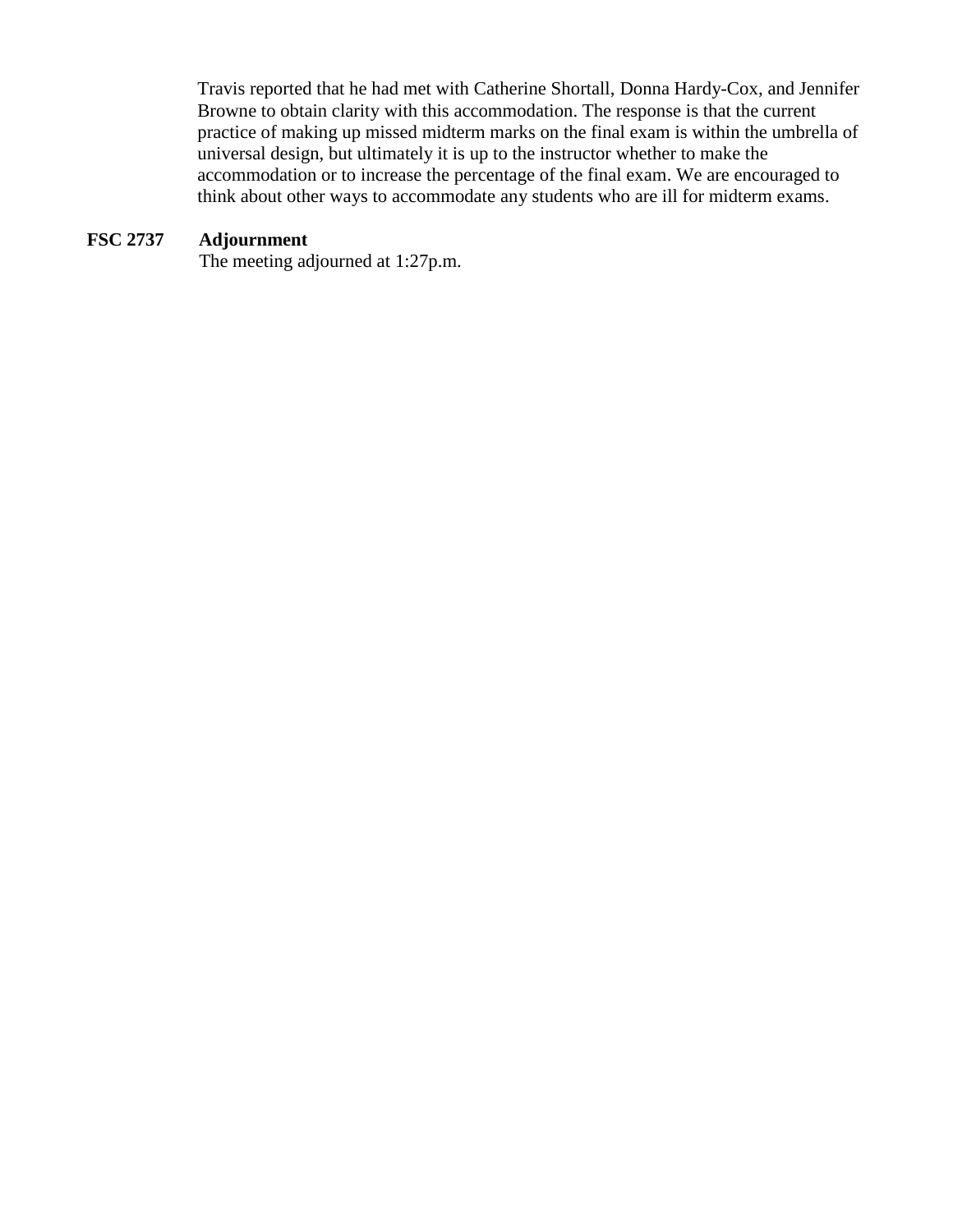The following changes to the Dean's List criteria have been approved by FoSCUgS:

The Dean's List is selected in June of each year. The top 10 per cent of students in the Faculty of Science are admitted to the Dean's List, provided that they have met the following requirements:

- registered for the degree of B.Sc. or B.Sc. honours (undeclared first-year students are also eligible if they meet the remaining criteria);
- completed at least 9 courses (27 credit hours) over two of the previous three semesters, attained an average grade of at least 80% and a GPA of 3.5 in these courses, and attained a grade of A in at least seven of them;
- taken at least 6 of those courses (18 credit hours) from departments in the Faculty of Science, inclusive of the Departments of Economics and Geography;
- A student who completed a co-op work term during the nomination period is eligible if a Pass With Distinction was achieved in that work term. The work term will count as 5 courses (15 credit hours);
- Other nominations may be made at the discretion of the Dean of Science in recognition of academic performance of exceptional merit.

NOTES: Typically, the top 10 per cent of students in the Faculty of Science satisfying the criteria above have average grades greater than 83 per cent.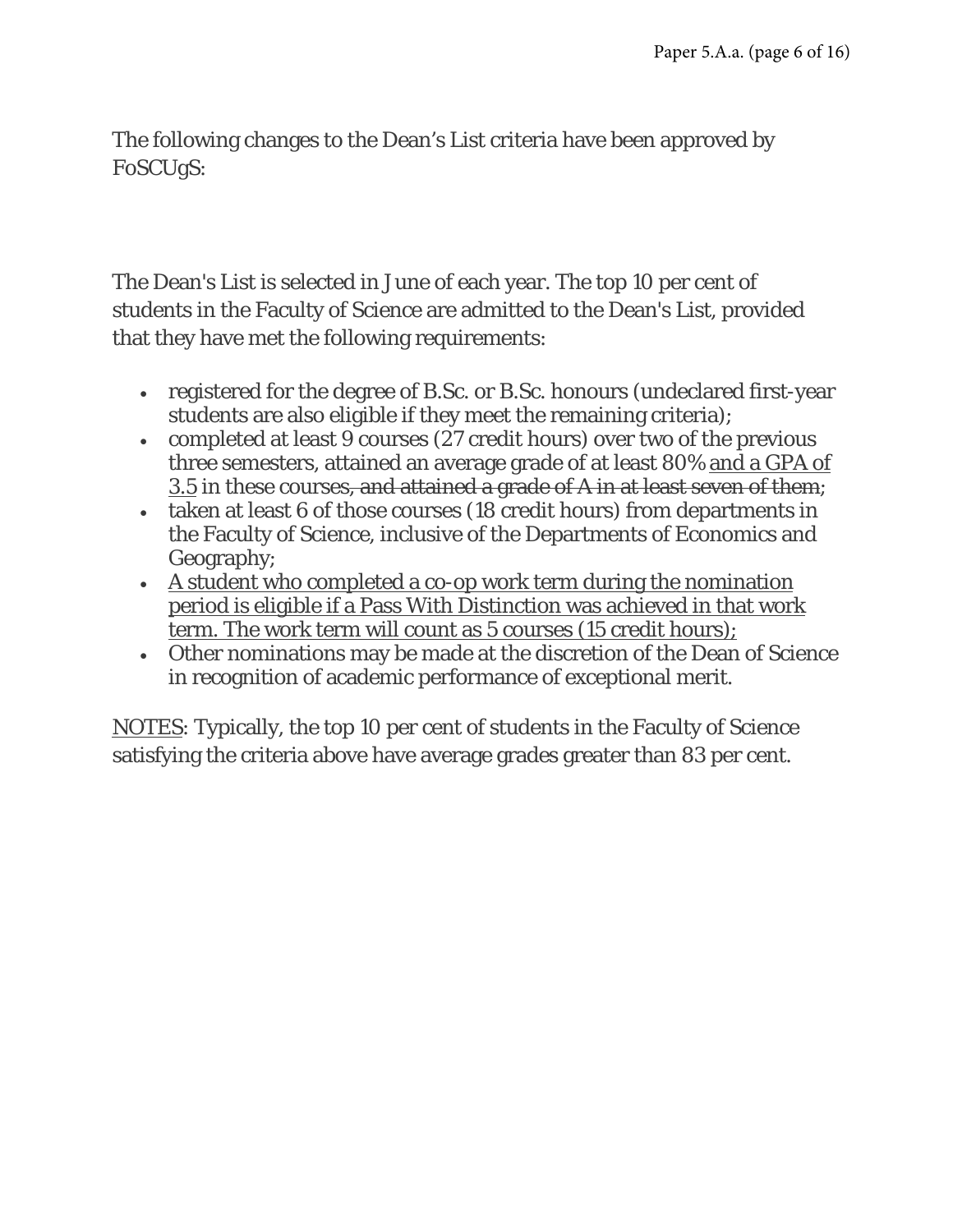

#### **Office of the Registrar**

St. John's, NL Canada A1C 5S7 Tel: 709 864 8260 Fax: 709 864 2337 [www.mun.ca](http://www.mun.ca/)

#### **April 9, 2020**

TO: All Members of Faculty Council, Faculty of Science FROM: Tracey Edmunds, Secretary, Committee on Undergraduate Studies Faculty of Science SUBJECT: **Proposals for Calendar Changes** 

An email poll meeting held on March 21, 2020 the Faculty of Science Committee on Undergraduate Studies approved a proposal for a New Special Topics Course from the Department of Ocean Sciences, and agreed that the following items should be forwarded to Faculty Council for information:

#### **1. Department of Ocean Sciences**

(a) Proposal for a New Special Topics Course: OCSC/BIOL 4922: Special Topics in Marine Animal Diversity

Tracey Edmundo

\_\_\_\_\_\_\_\_\_\_\_\_\_\_\_\_\_\_\_

Tracey Edmunds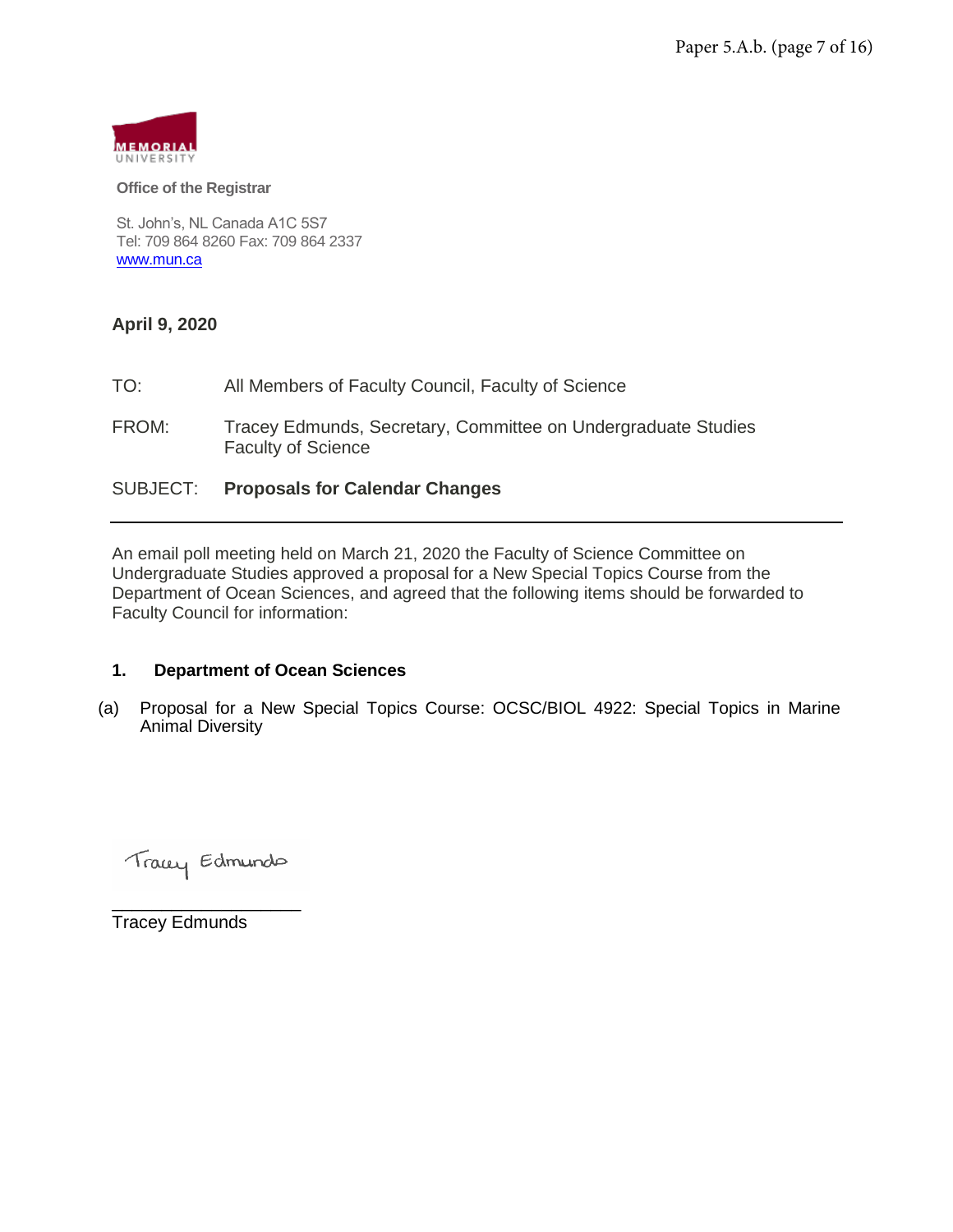# **Memorial University of Newfoundland Undergraduate Calendar Change Proposal Form Cover Page**

### **LIST OF CHANGES**

Indicate the Calendar change(s) being proposed by checking and completing as appropriate:

X New course(s): OCSC 4922 and BIOL 4922 Special Topics in Marine Animal **Diversity** 

- $\Box$  Amended or deleted course(s):
- $\Box$  New program(s):
- $\Box$  Amended or deleted program(s):
- $\Box$  New, amended or deleted Glossary of Terms Used in the Calendar entries
- $\Box$  New, amended or deleted Admission/Readmission to the University (Undergraduate) regulations
- □ New, amended or deleted General Academic Regulations (Undergraduate)
- $\Box$  New, amended or deleted Faculty, School or Departmental regulations
- Other:

#### **ADMINISTRATIVE AUTHORIZATION**

By signing below, you are confirming that the attached Calendar changes have obtained all necessary Faculty/School approvals, and that the costs, if any, associated with these changes can be met from within the existing budget allocation or authorized new funding for the appropriate academic unit.

Signature of Dean/Vice-President:

Date: \_\_\_\_\_\_\_\_\_\_\_\_\_\_\_\_\_\_\_\_\_\_\_\_\_\_\_\_\_\_\_\_

Date of approval by Faculty/Academic Council: \_\_\_\_\_\_\_\_\_\_\_\_\_\_\_\_\_\_\_\_\_\_\_\_\_\_\_\_\_\_\_\_\_\_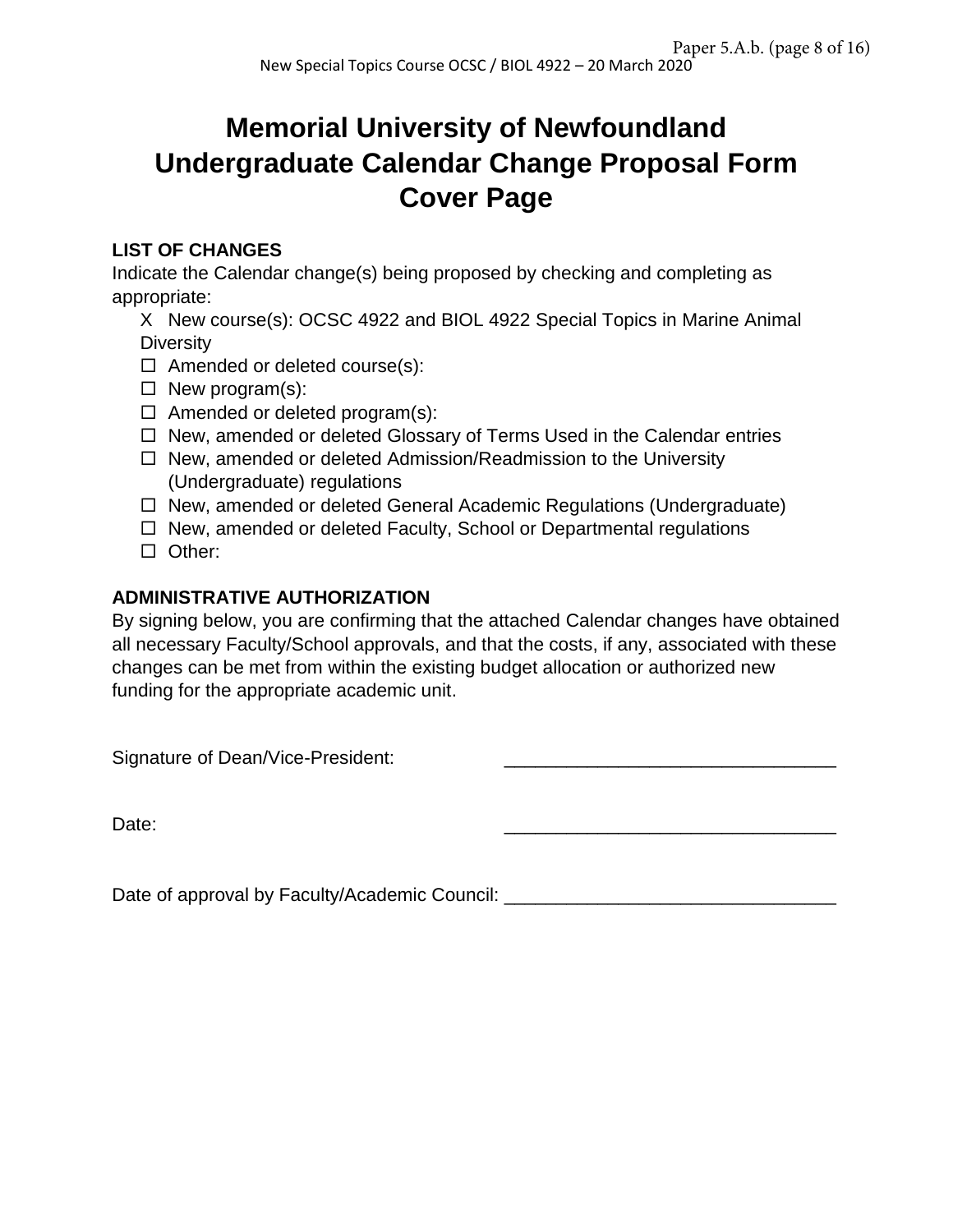# **Memorial University of Newfoundland Undergraduate Calendar Change Proposal Form Senate Summary Page for Courses**

#### **COURSE NUMBER AND TITLE**

OCSC 4922 Special Topics in Marine Animal Diversity BIOL 4922 Special Topics in Marine Animal Diversity

### **ABBREVIATED TITTLE**

OCSC 4922 Spec Top Mar Animal Divers BIOL 4922 Spec Top Mar Animal Divers

### **RATIONALE**

The proposed course is designed to replace OCSC / BIOL 4122 Advanced Topics in [Marine Animal Diversity](https://www.mun.ca/osc/undergrad/OCSC_4122_W2019.pdf) (2-week intensive practical course) in response to the COVID-19 related suspension of face-to-face course deliveries. The new course keeps some of the features of OCSC / BIOL 4122 while transitioning to remote delivery, and it replaces the research projects and reports with written research proposals. The course objectives remain similar except for the absence of practical work.

#### **CALENDAR CHANGES**

NA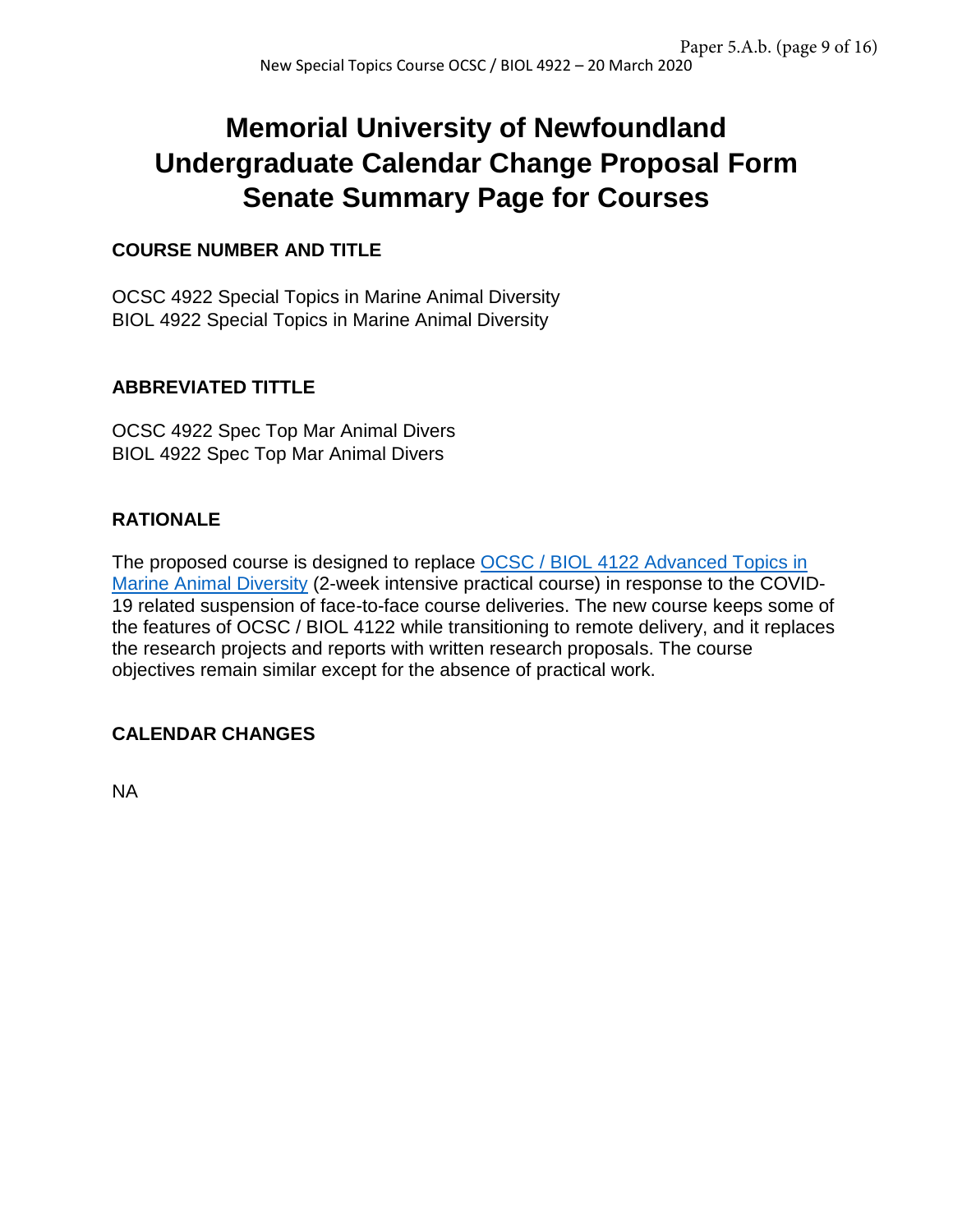#### **ADDITIONAL INFORMATION REQUIRED FOR NEW COURSE PROPOSALS**

#### **Sample Course Outline and Method of Evaluation**

#### **Format**

Remote delivery over a 2-week period (April 20 to May 1 2020).

#### **Proposed Course Outline**

Morning: lectures and discussions (see [OCSC / BIOL 4122 syllabus](https://www.mun.ca/osc/undergrad/OCSC_4122_W2019.pdf) for topics). Afternoon: students will work on assignments

#### **Evaluation**

Readings 20%

Students will be expected to read assigned papers and participate in the group discussion around each paper. Each student will also be required to provide a half-page critique ahead of the discussion.

Oral presentation 20%

Presentation skills will be evaluated as each student submits a 10-min presentation on a species/topic of their choice.

Research proposals (2 x 30%) 60% Students will be required to submit a research proposal following a predetermined template at the end of week 1 and week 2.

#### News reports (extra credits)

Students will be given the opportunity to submit up to two summaries (2 pp; singlespaced; worth max. 2.5%) of scientific news or events related to marine science (e.g. from conference, blog, news site, newspaper, journal). Summaries should include a clear overview of major ideas/findings presented and a critical assessment of their strengths, limitations, etc. These are essentially free bonus points.

#### **Bibliography**

No specific textbook required. Assigned readings from peer-reviewed journals will be identified prior to the start of the course and accessed through Brightspace.

#### **Instructor**

Dr. Annie Mercier, Professor, Department of Ocean Sciences.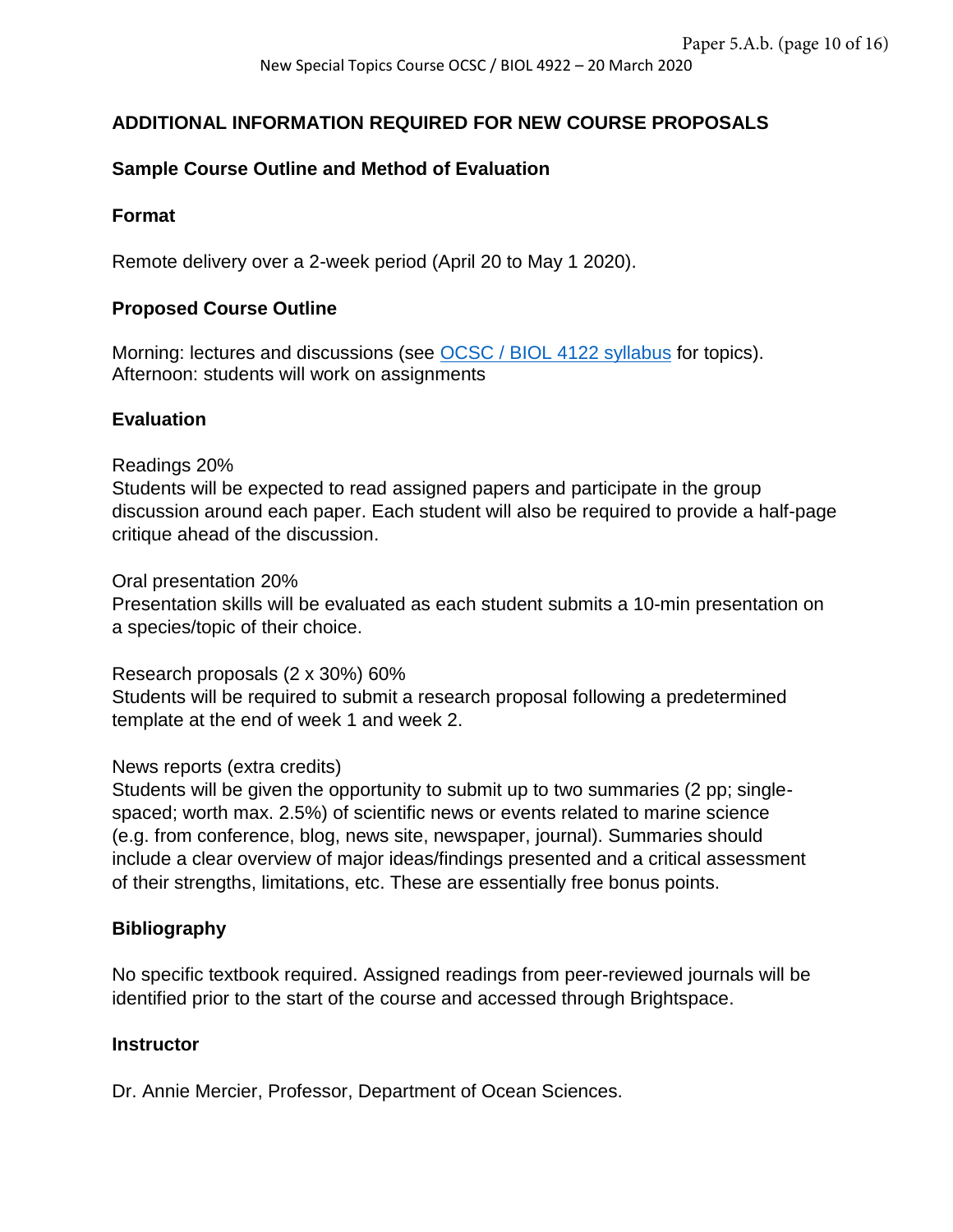

Collection Development Division Queen Elizabeth II Library

20 March 2020

- **To**: Garth Fletcher, Department of Ocean Sciences
- **From:** Erin Alcock, Science Research Liaison Librarian
- **Subject:** New Course Proposal, OCSC 4922/BIOL 4922

I have reviewed the new course proposal for OCSC 4922/BIOL 4922 – Special Topics in Marine Animal Diversity. I have determined that the Memorial University Library system has adequate resources to support the objectives of this course.

As the content of the course mirrors the content of OCSC/BIOL 4122 (an intensive practical existing course), there is no reason that MUN Libraries can't provide anything needed for an online equivalent. During the COVID19 period, MUN Libraries will not be able to obtain articles outside of our existing subscriptions via Document Delivery but we may be able to purchase what is necessary for teaching or research. Please don't hesitate to reach out to me at any time when seeking resources for this course.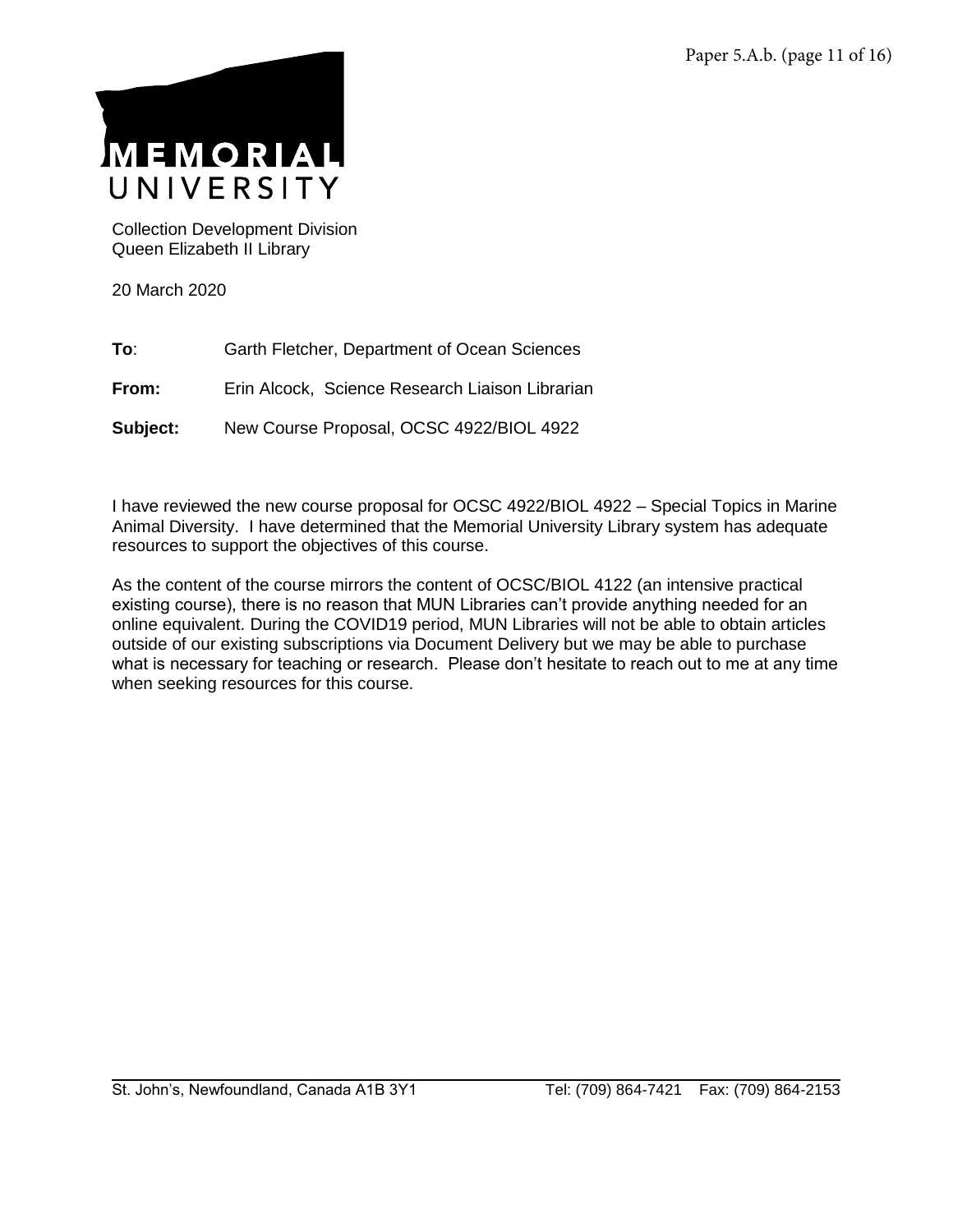|                                         |                                                                                                                                                                                                                                                                                                       |                                                                                                                                                                                                                                                                                                                                                                                                                                            | <b>Request for Approval of a</b> | Paper 5.B.a.    |  |
|-----------------------------------------|-------------------------------------------------------------------------------------------------------------------------------------------------------------------------------------------------------------------------------------------------------------------------------------------------------|--------------------------------------------------------------------------------------------------------------------------------------------------------------------------------------------------------------------------------------------------------------------------------------------------------------------------------------------------------------------------------------------------------------------------------------------|----------------------------------|-----------------|--|
|                                         | UNIVERSITY                                                                                                                                                                                                                                                                                            |                                                                                                                                                                                                                                                                                                                                                                                                                                            | <b>Graduate Course</b>           | (page 12 of 16) |  |
|                                         | <b>School of Graduate Studies</b>                                                                                                                                                                                                                                                                     | Adobe Reader, minimum version 8, is required to complete this form. Download the latest version:<br>http://get.adobe.com/reader. (1) Save the form by clicking on the diskette icon on the upper left side of<br>the screen; (2) Ensure that you are saving the file in PDF format; (3) Specify where you would like to save<br>the file, e.g. Desktop; (4) Fill in the required data and save the file; (5) Submit the completed form to: |                                  |                 |  |
|                                         | School of Graduate Studies; Memorial University of Newfoundland; IIC-2012 (Bruneau Centre for Research and<br>Innovation); St. John's, NL A1C 5S7 Canada Fax: 709.864.4702 eMail: sgs@mun.ca                                                                                                          |                                                                                                                                                                                                                                                                                                                                                                                                                                            |                                  |                 |  |
| To:<br>From:                            | Dean, School of Graduate Studies<br>Faculty/School/Department/Program<br>Subject:<br><b>Regular Course</b><br>↓ Special/Selected Topics Course                                                                                                                                                        |                                                                                                                                                                                                                                                                                                                                                                                                                                            |                                  |                 |  |
| PHYS6813<br><b>Course No.:</b>          |                                                                                                                                                                                                                                                                                                       |                                                                                                                                                                                                                                                                                                                                                                                                                                            |                                  |                 |  |
| Course Title: Quantum Field Theory      |                                                                                                                                                                                                                                                                                                       |                                                                                                                                                                                                                                                                                                                                                                                                                                            |                                  |                 |  |
| ı.<br>To be completed for all requests: |                                                                                                                                                                                                                                                                                                       |                                                                                                                                                                                                                                                                                                                                                                                                                                            |                                  |                 |  |
| Α.                                      | <b>Course Type:</b><br>Lecture course<br>Lecture course with laboratory<br>Undergraduate course <sup>1</sup><br>Laboratory course<br><b>Directed readings</b><br>Other (please specify)                                                                                                               |                                                                                                                                                                                                                                                                                                                                                                                                                                            |                                  |                 |  |
| В.                                      | Can this course be offered by existing faculty?<br>No<br>Yes                                                                                                                                                                                                                                          |                                                                                                                                                                                                                                                                                                                                                                                                                                            |                                  |                 |  |
|                                         | C. Will this course require new funding (including<br>'  No<br>Yes<br>payment of instructor, labs, equipment, etc.)?<br>If yes, please specify:                                                                                                                                                       |                                                                                                                                                                                                                                                                                                                                                                                                                                            |                                  |                 |  |
| D.                                      | Will additional library resources be required<br>Yes<br><b>No</b><br>(if yes, please contact munul@mun.ca for<br>a resource consultation)?                                                                                                                                                            |                                                                                                                                                                                                                                                                                                                                                                                                                                            |                                  |                 |  |
| Е.                                      | Credit hours for this course: 3.0                                                                                                                                                                                                                                                                     |                                                                                                                                                                                                                                                                                                                                                                                                                                            |                                  |                 |  |
| F.                                      | Course description (reading list required):                                                                                                                                                                                                                                                           |                                                                                                                                                                                                                                                                                                                                                                                                                                            |                                  |                 |  |
|                                         | This course explores topics such as spontaneous symmetry breaking mechanism, non-abelian gauge<br>theories, introduction to quantum chromodynamics and electroweak theory, on-shell and minimal<br>subtraction renormalization schemes, effective field theories and beyond Standard Model scenarios. |                                                                                                                                                                                                                                                                                                                                                                                                                                            |                                  |                 |  |
| G.                                      | <b>Method of evaluation:</b>                                                                                                                                                                                                                                                                          |                                                                                                                                                                                                                                                                                                                                                                                                                                            | <b>Percentage</b>                |                 |  |
|                                         | <b>Class tests</b>                                                                                                                                                                                                                                                                                    | <b>Written</b><br>30%                                                                                                                                                                                                                                                                                                                                                                                                                      | Oral                             |                 |  |
|                                         | <b>Assignments</b>                                                                                                                                                                                                                                                                                    | 40%                                                                                                                                                                                                                                                                                                                                                                                                                                        |                                  |                 |  |
|                                         | Other (specify):                                                                                                                                                                                                                                                                                      |                                                                                                                                                                                                                                                                                                                                                                                                                                            |                                  |                 |  |
|                                         | <b>Final examination:</b>                                                                                                                                                                                                                                                                             | 30%                                                                                                                                                                                                                                                                                                                                                                                                                                        |                                  |                 |  |
| <b>Total 100%</b>                       |                                                                                                                                                                                                                                                                                                       |                                                                                                                                                                                                                                                                                                                                                                                                                                            |                                  |                 |  |

 $^{-1}$  Must specify the additional work at the graduate level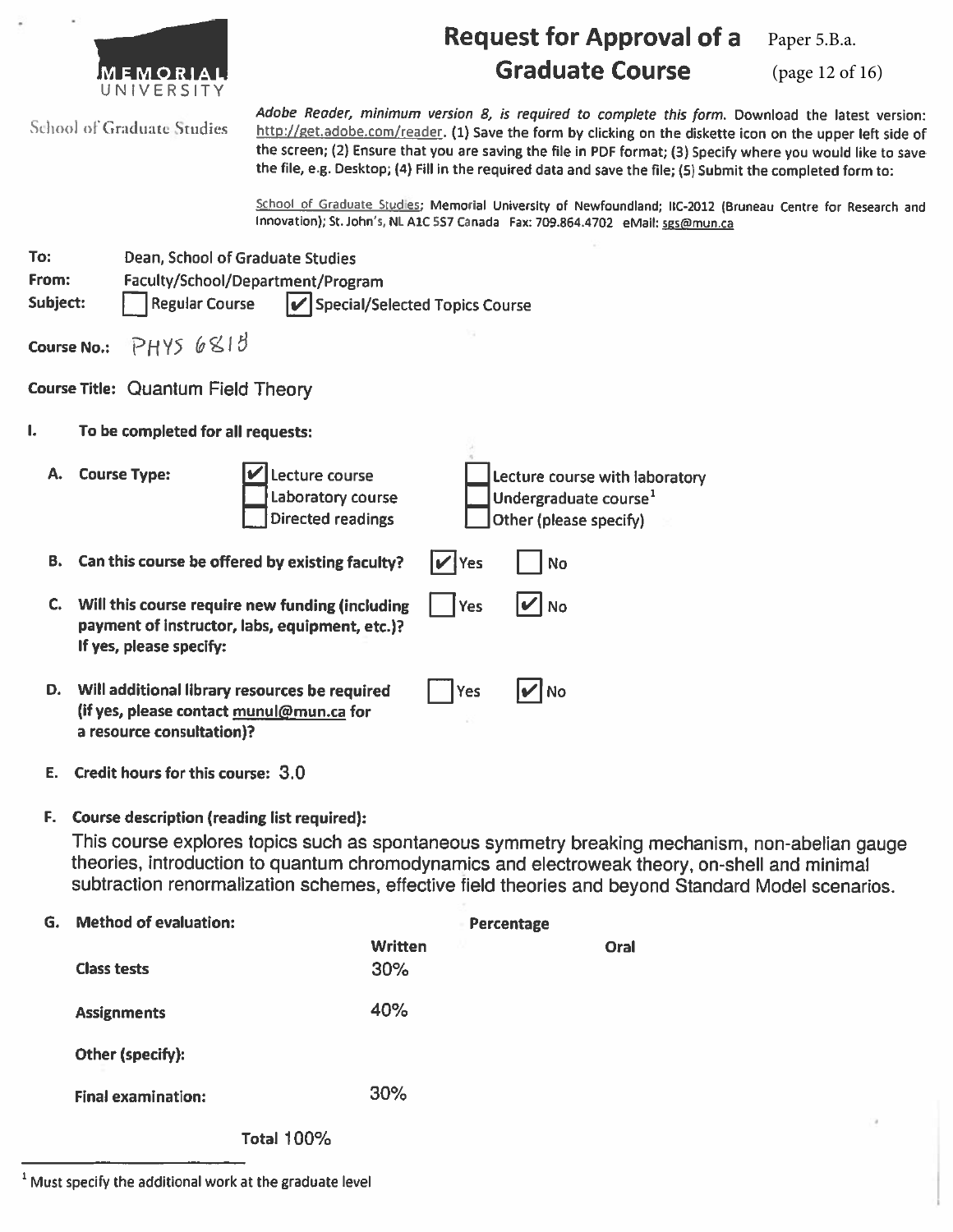#### To be completed for special/selected topics course requests only  $II.$

For special/selected topics courses, there is no evidence of:

- **Instructor's initials** duplication of thesis work  $1.$  $2.$ double credit work that is a faculty research product  $3.$ overlap with existing courses 4. 2020 Fall Winter **Spring** Recommended for offering in the Length of session if less than a semester:
- This course proposal has been prepared in accordance with General Regulations governing the School of Graduate Ш. **Studies**

A. Aleksejevs

Course instructor

pproval of the head of the academic unit

This course proposal was approved by the Faculty/School/Council IV.

Secretary, Faculty/School/Council

March 6, 2020

**Date** 

Updated June 2017

07/02/2020

Date

14 FEB 2020

**Date**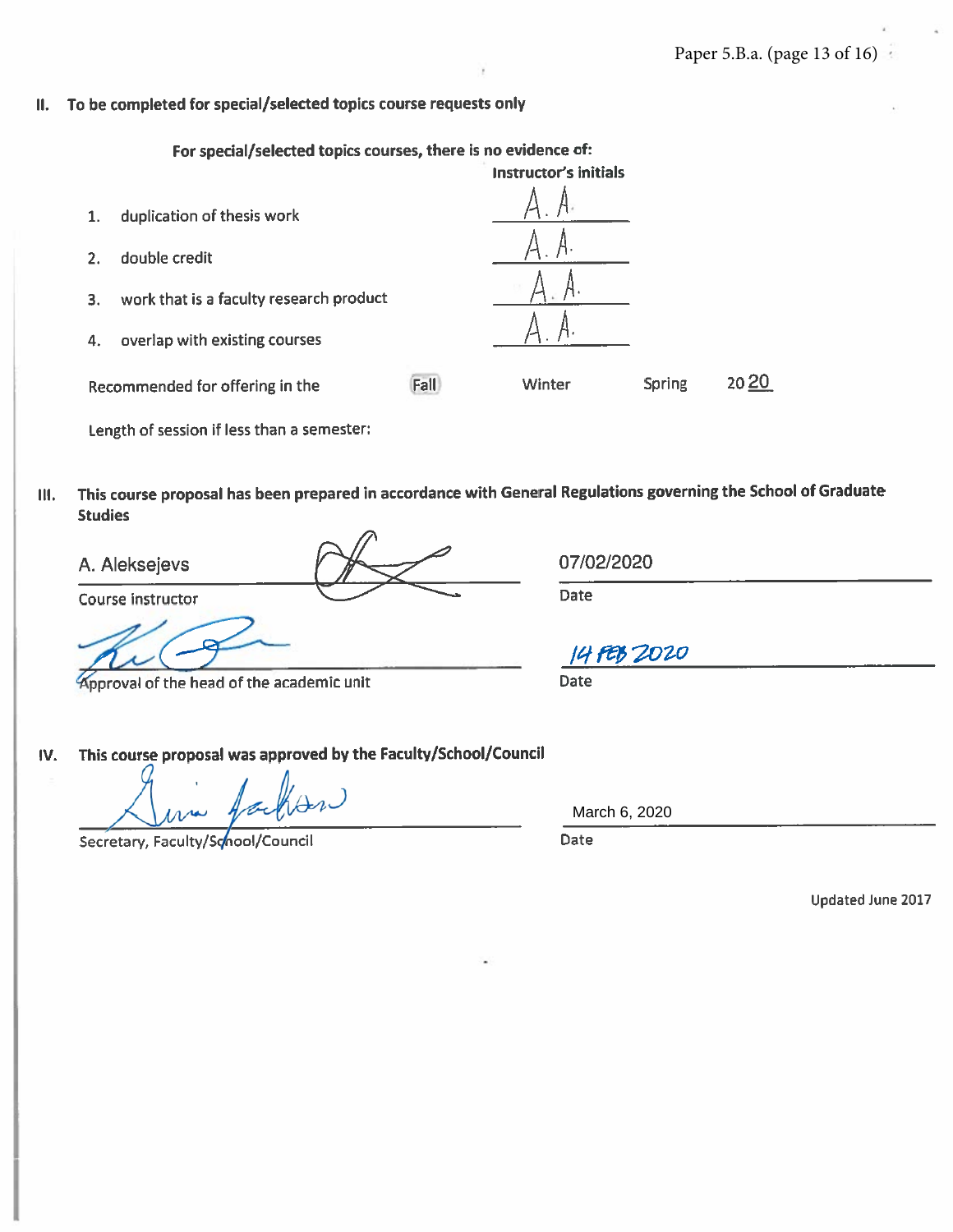# $6818$ Physics 6820: Quantum Field Theory

**Classes:** Lectures, schedule: TBD

Instructor: Dr. Aleksandrs Aleksejevs, Ph. 639-2701, AS 3027 email: aaleksejevs@grenfell.mun.ca

### **Textbook:**

An Introduction to Quantum Field Theory, M. Peskin and D. Schroeder, (Perseus Books Publishing)

**Description:** The course is focused on applications of the Quantum Field Theory in nuclear and high energy particle physics. After the completion, the students will be able to construct models based on the various extensions of the Standard Model, calculate observables for the processes in electroweak and strong sector of particle physics and determine impact of beyond Standard Model extensions on the experimental outcomes.

### **Evaluation:**

Assignments: 40% (assignments are given on bi-weakly basis, no late submission of the assignment will be accepted) Mid-term Test: 30% (in class 2-hour term test, problem based) Final Take Home Exam: 30%.

### **Part I: Renormalization**

### 1. Systematics of Renormalization

- $1.1.$ **Examples of Divergencies**
- $1.2.$ **Counting Ultraviolet Divergencies**
- $1.3.$ **Renormalized Perturbation Theory**
- Renormalization of OED  $1.4.$
- Renormalization beyond the Leading Order: Two-Loop  $1.5.$ Example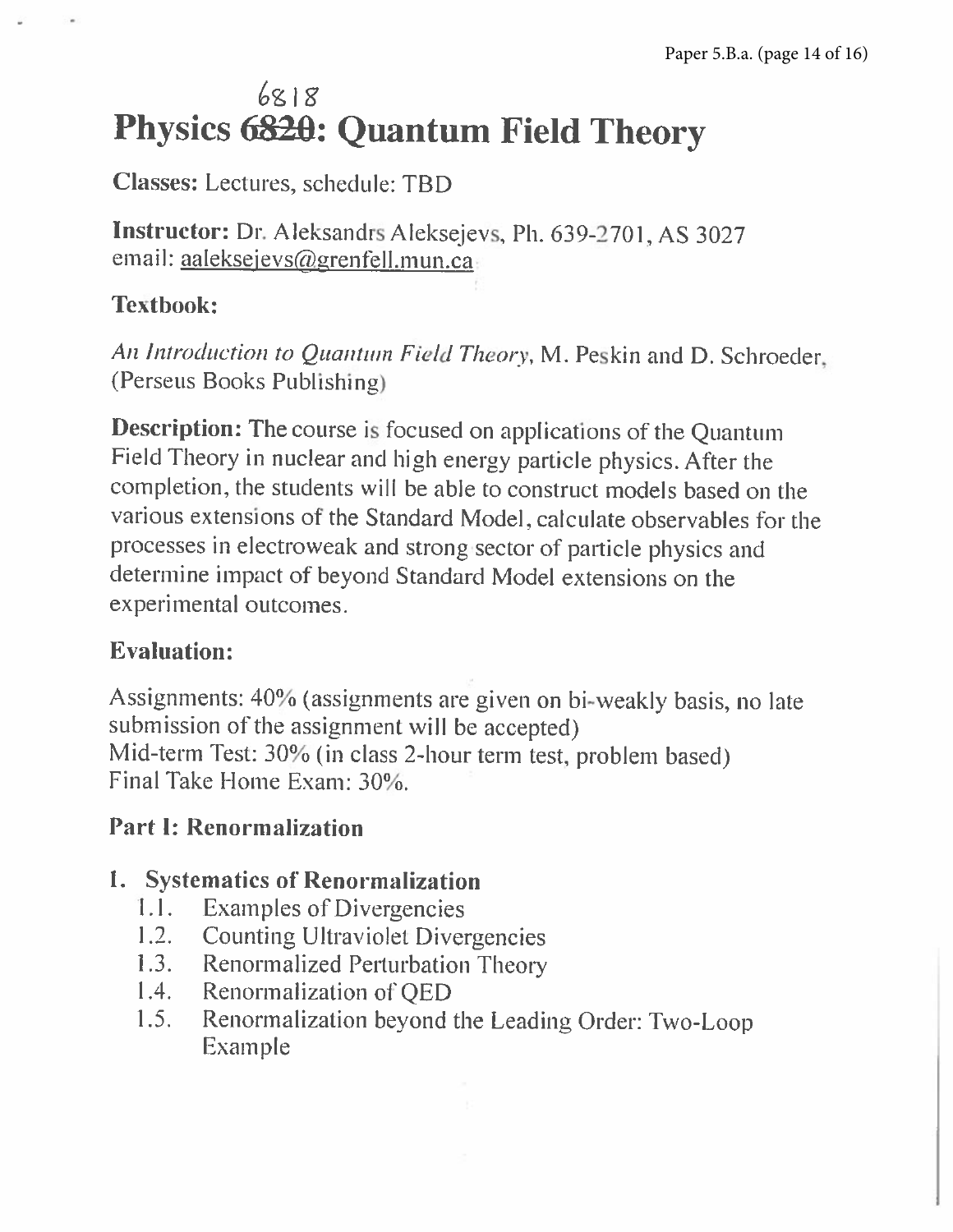### 2. Renormalization and Symmetry

- **Spontaneous Symmetry Breaking**  $2.1$ .
- Renormalization and Symmetry  $2.2.$

### 3. The Renormalization Group

- Wilson's Approach to Renormalization  $3.1 -$
- 3.2. The Gallan-Symanzik Equation
- 3.3. Evolution of Coupling Constants
- 3.4. Evolution of Mass Parameters

### **Part II: Non-Abelian Gauge Theories**

### 1. Invitation: The Parton Model of Hadron Structure

- 2. Non-Abelian Gauge Invariance
	- The Geometry and Gauge Invariance  $2.1.$
	- The Yang-Mills Lagrangian  $2.2.$

### 3. Quantization of Non-Abelian Gauge Theories

- Interactions of Non-Abelian Gauge Theory  $3.1.$
- 3.2. The Fadeev-Popov Lagrangian
- 3.3. Ghosts and Unitarity
- 3.4. One-Loop Divergences of Non-Abelian Gauge Theory

### 4. Quantum Chromodynamics (QCD)

- From Ouarks to OCD  $4.1.$
- 4.2. e<sup>+</sup>e-Annihilation into Hadrons
- 4.3. Deep Inelastic Scattering
- 4.4. Hard-Scattering Processes in Hadron Collisions
- 4.5 Parton Evolution
- 4.6. Measurements of Alfas

### 5. Operator Products and Effective Vertices

- **Renormalization of the Quark Mass Parameters**  $5.1 -$
- 5.2. OCD Renormalization of the Weak Interactions
- The Operator Product Expansion  $5.3 -$
- $5.4.$ Operator Analysis of e<sup>+</sup>e+ Annihilation

### 6. Gauge Theories with Spontaneous Symmetry Breaking

- The Higgs Mechanism  $6.1.$
- The Glashow-Weinberg-Salam Theory of Weak Interactions  $6.2.$